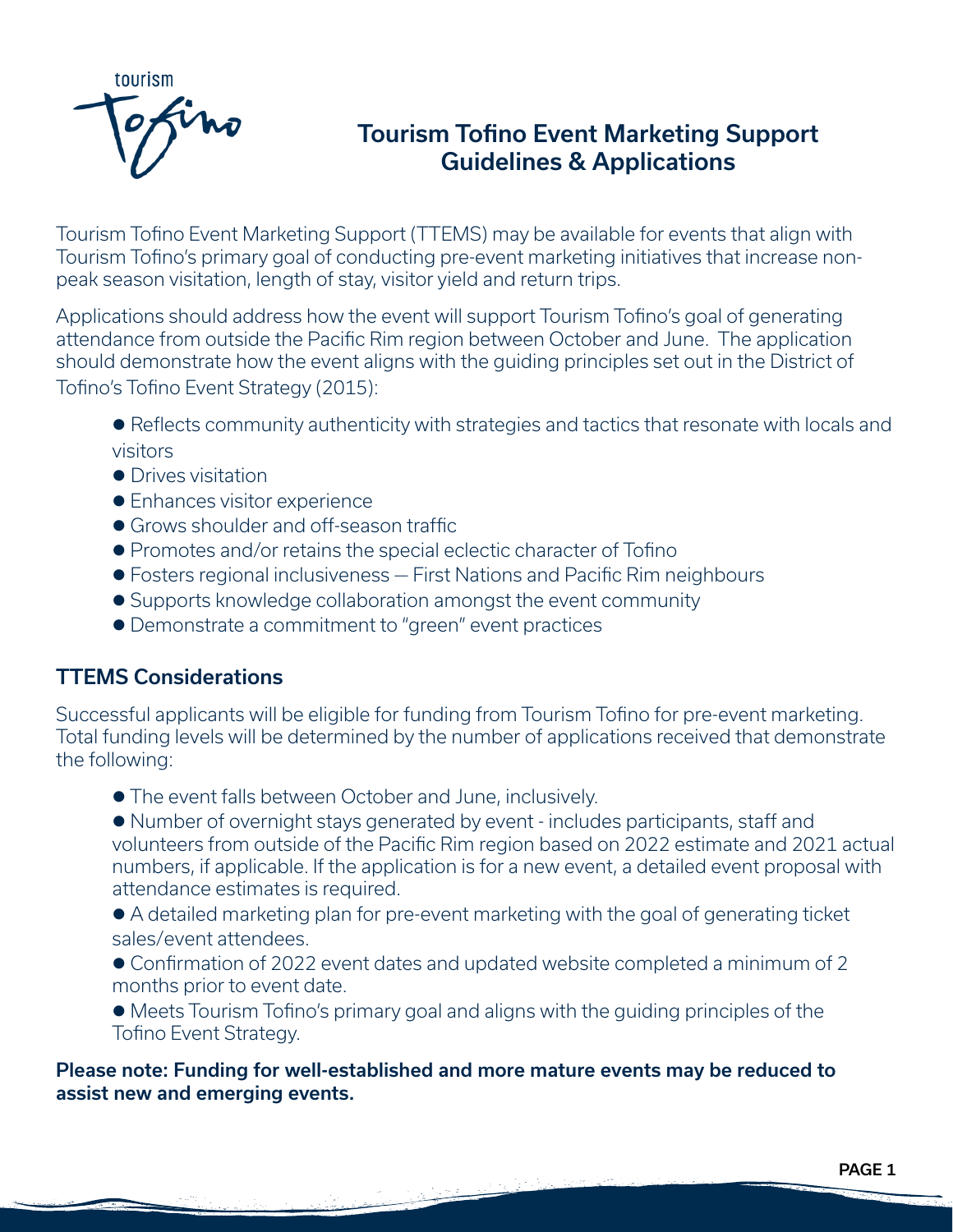# TTEMS Eligibility

To be eligible, applicant must be:

• Members of Tourism Tofino. To be considered a member of Tourism Tofino you must be a paid member of the Tofino-Long Beach Chamber of Commerce in a tourism-oriented membership category. Please contact [info@tofinochamber.org](mailto:info%40tofinochamber.org?subject=Becoming%20a%20Chamber%20Member) for more information.

● Businesses hosting an event must have a District of Tofino business license.

• Events held on public property must apply for a special event permit with the District of Tofino. Please note: If commercial filming is taking place before or during your event, additional film permits may be required from the District of Tofino.

## TTEMS Commitment

Successful applicant must commit to the following:

• Place the Tourism Tofino logo and a text or button link to [www.tourismtofino.com](http://www.tourismtofino.com) on the event homepage and on pages that direct users to accommodation information. *(i.e. For Tofino travel information click here; For Tofino accommodation information click here)*

• Recognize Tourism Tofino as an event sponsor by placing the Tourism Tofino logo and link on all prmotional materials and advertising.

**.** Use #yourtofino and tag Tourism Tofino in social media to create greater awareness of Tofino events.

• Provide Tourism Tofino with unlimited, perpetual usage and distribution rights to event photo/video assets.

• Supply Tourism Tofino with 4 tickets to the main events(s).

• Provide Tourism Tofino with proofs for all advertising, sponsorship information and promotional materials that include the Tourism Tofino and/or Tofino Event logo for approval.

• Submit a Tourism Tofino post-event report within 45 days of event completion. Final payments will be provided once the report, including proof of payment for marketing and ad samples, has been received by Tourism Tofino. Tourism Tofino reserves the right to withhold the final payment if the deadline is not met, the report is incomplete or expenses claimed do not adhere to intent and criteria of sponsorship provided.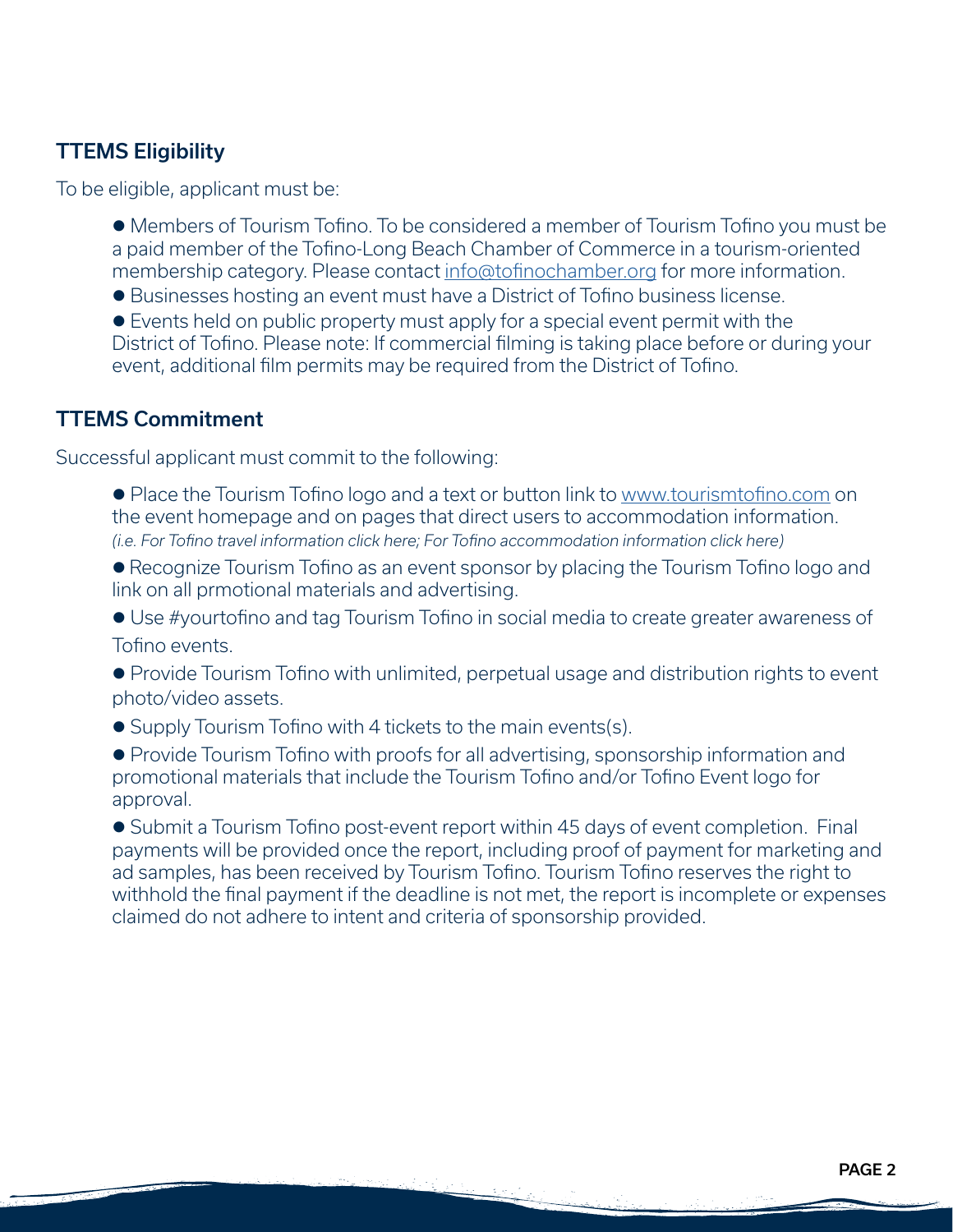## Eligible Activities

TTEMS, as determined by Tourism Tofino, must be used for pre-event marketing and promotion outside of the Pacific Rim region. This may include, but is not limited to, social media and advertising campaigns for the events taking place in the current year (2022).

## Ineligible Activities

TTEMS cannot be used for event production costs and/or assets, wages, event infrastructure, on-site promotional items/marketing or any non-promotion related expense.

## Tourism Tofino In-kind Support

Tourism Tofino will help events expand their advertising reach through its owned distribution channels as determined by Tourism Tofino and as noted below:

#### Social Media

- **Pre-event posts to Tourism Tofino**
- Combined Instagram, Facebook, and Twitter audience of 140,000+ followers

#### **Website**

• Dedicated event listing with image and web link on tourismtofino.com 500,000+ total visits annually

#### Internal (in-community) promotions

● Event advertising in Tofino Time

**E**vent promotional materials displayed in the Tofino Visitor Centre (materials provided by event)

Please continue to page 4 for application instructions.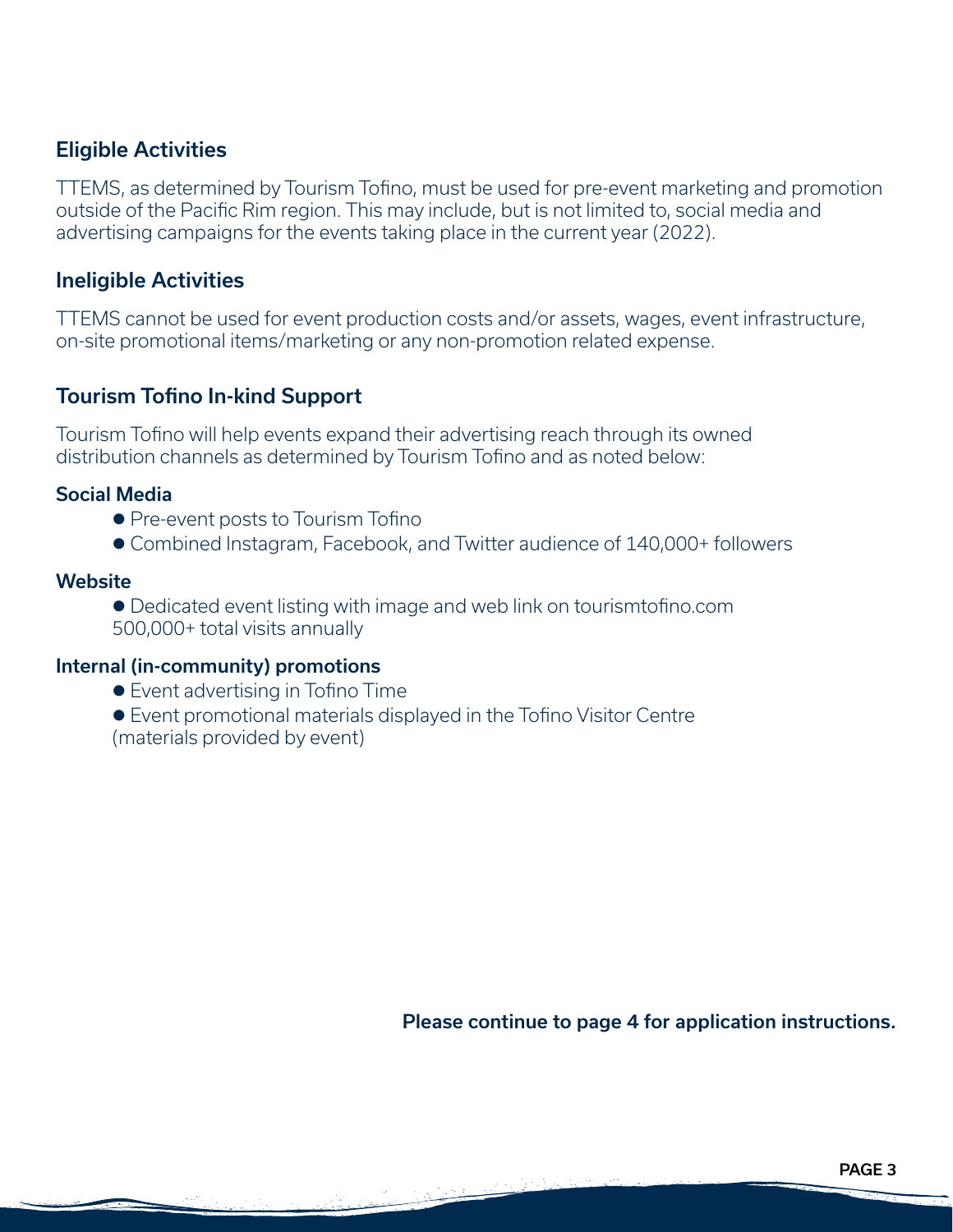# 2022 TTEMS Application

| <b>Festival/Event Name</b>                                                                                                  |  |                      |                         |  |  |
|-----------------------------------------------------------------------------------------------------------------------------|--|----------------------|-------------------------|--|--|
|                                                                                                                             |  |                      |                         |  |  |
| <b>Organization Name</b>                                                                                                    |  |                      |                         |  |  |
|                                                                                                                             |  |                      |                         |  |  |
| <b>Application Contact</b>                                                                                                  |  |                      | <b>Application Date</b> |  |  |
|                                                                                                                             |  |                      |                         |  |  |
| <b>Phone Number</b>                                                                                                         |  | <b>Email Address</b> |                         |  |  |
|                                                                                                                             |  |                      |                         |  |  |
| <b>Mailing Address</b>                                                                                                      |  |                      |                         |  |  |
|                                                                                                                             |  |                      |                         |  |  |
| Event Dates 2022<br>* Dates will be used for the Tourism Tofino event webpage, please ensure they are correct and accurate. |  | Event Dates 2023     |                         |  |  |
| Social Media: Please list available handles and hashtags                                                                    |  |                      |                         |  |  |
| Facebook                                                                                                                    |  |                      |                         |  |  |
| Twitter                                                                                                                     |  |                      |                         |  |  |
| Instagram                                                                                                                   |  |                      |                         |  |  |
| <b>Other Platforms</b>                                                                                                      |  |                      |                         |  |  |
| Event Hashtags                                                                                                              |  |                      |                         |  |  |

Using the guidelines below, please determine the appropriate funding request for your event:

| <b>Up To \$5,000 TTEMS</b><br>• 500+ onsite attendance.<br>• Demonstrate 50% of event attendees,<br>volunteers and staff are from outside Pacific<br>Rim region.<br>• Has been produced for 3 or more years.<br>• Marketing plan that demonstrates<br>pre-event marketing activities targeted to<br>event attendees from outside the Pacific<br>Rim region between October & June.<br>• Previous TTEMS post event report have<br>been submitted. (if relevant) | <b>Up To \$3,000 TTEMS</b><br>• 50+ onsite attendance.<br>• Demonstrate 50% of event attendees,<br>volunteers and staff are from outside Pacific<br>Rim region.<br>• Has been produced for less than 3 years<br>• Marketing plan that demonstrates<br>pre-event marketing activities targeted to<br>event attendees from outside the Pacific<br>Rim region between October & June<br>• Previous TTEMS post event report have<br>been submitted. (if relevant) |  |  |
|----------------------------------------------------------------------------------------------------------------------------------------------------------------------------------------------------------------------------------------------------------------------------------------------------------------------------------------------------------------------------------------------------------------------------------------------------------------|---------------------------------------------------------------------------------------------------------------------------------------------------------------------------------------------------------------------------------------------------------------------------------------------------------------------------------------------------------------------------------------------------------------------------------------------------------------|--|--|
|                                                                                                                                                                                                                                                                                                                                                                                                                                                                | Est. # of total event attendees                                                                                                                                                                                                                                                                                                                                                                                                                               |  |  |
| Amount of TTEMS Funding Requested                                                                                                                                                                                                                                                                                                                                                                                                                              | Est. % of attendees, volunteers &<br>staff from outside Pacific Rim                                                                                                                                                                                                                                                                                                                                                                                           |  |  |
|                                                                                                                                                                                                                                                                                                                                                                                                                                                                | Est. $#$ of room nights                                                                                                                                                                                                                                                                                                                                                                                                                                       |  |  |